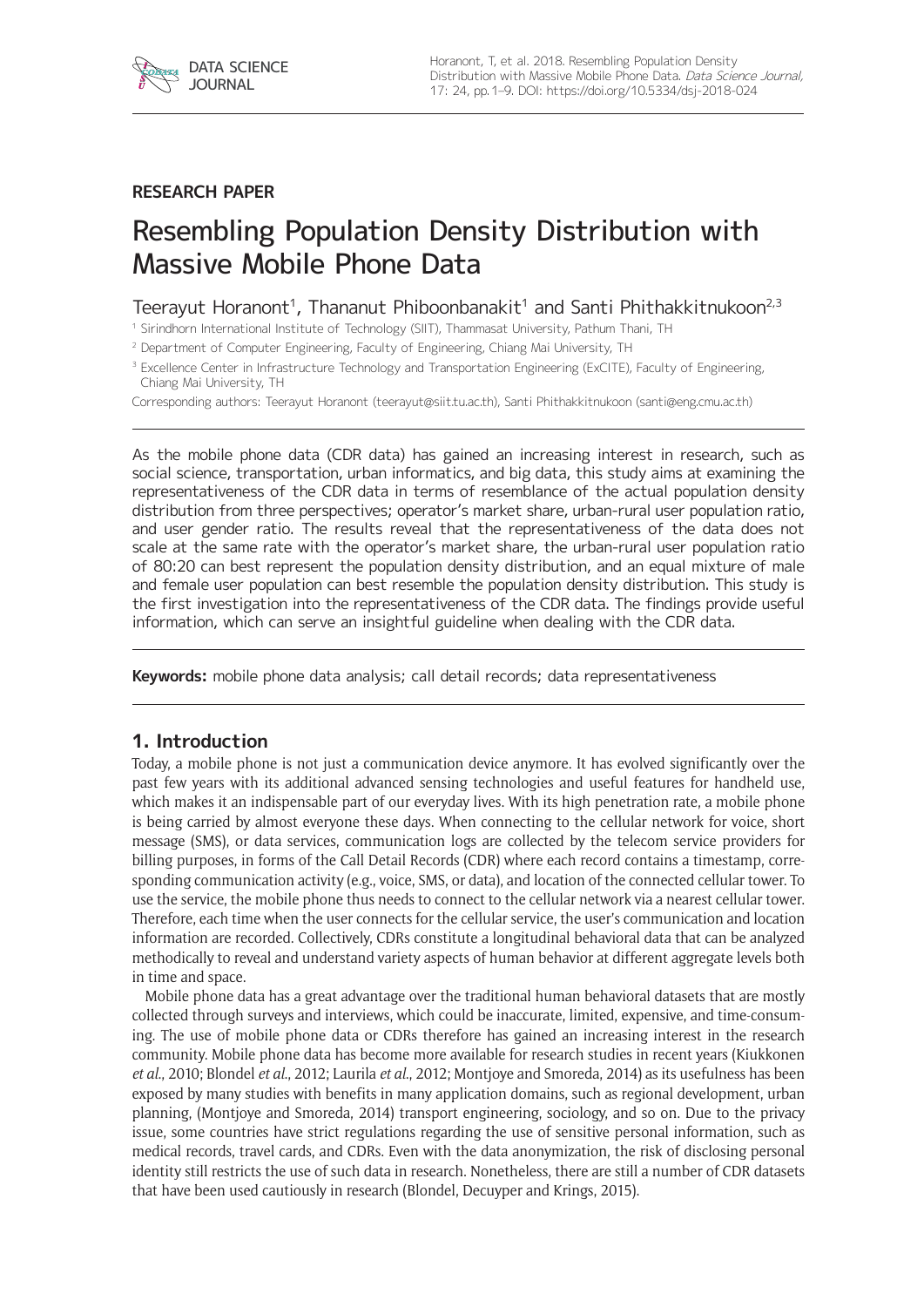CDRs contain both communication logs and location traces. The communication logs carry information regarding voice and text communication that includes call duration, timestamp, connected users, and so on, which can be used to characterize and analyze individual social networks. Personal network is a complex system that requires understanding of its properties and mechanism. Social tie strength (Onnela *et al*., 2006), tie persistence (Navarro *et al*., 2017), network structure (Saramäki and Moro, 2015), and information diffusion (Miritello, Moro and Lara, 2011) are among the on-going research affords in social network analysis that are benefited from the use of CDR data. Through analyzing CDR data, researchers have found interesting results. For example, Phithakkitnukoon et al. (Phithakkitnukoon and Dantu, 2011) investigated on mobile social network structure by defining social tie strength based on which ties are classified into three groups, and found that the scaling ratio across these three group sizes is 8, i.e., each group size is scaled by eight from the adjacent group. Aiello et al. (Aiello, Chung and Lu, 2000) observed a power law degree (number of a person's social ties) distribution, which was described by a massive random graph model. The power law degree distribution indicates that the majority of users have a small number of contacts (ties or degrees), while a tiny fraction of users (nodes) are hubs, or super-connectors. Vaz de Melo et al. (Vaz De Melo *et al*., 2010) described the call durations of individual mobile phone users (call duration distribution) with the Truncated Lazy Contractor (TLC) model that has a heavier tail and head than the log-normal distribution, which can be useful for detecting anomalies, generating synthetic dataset, and summarizing a very large number of phone call records.

In addition to the communication logs, the CDRs also provide location traces of individuals that can be used to advance research in human mobility, which is important for understanding transport behavior that requires a massive amount of data to truly explain or model each phenomenon with interdependent properties. A number of studies benefited from the use of CDRs in human mobility research have yielded interesting findings. For instance, Song et al. (Song *et al*., 2010) found that human mobility is highly predictable, showing an upper bound of 93% predictability that significantly reveals regularity in human movement. Phithakkitunukoon et al. (Phithakkitnukoon, Smoreda and Olivier, 2012) further show that human mobility is greatly influenced by social networks, as they found that 80% of the places that we visit are within just 20 km from a person we know, and we are 15% more likely to be traveling near our weak ties than strong ties. Not only the destinations that we travel to, but how we travel there is also influenced by our social networks as Phithakkitnukoon et al. (Phithakkitnukoon *et al*., 2017) show that strong ties are more important to determine if driving is the person's transport mode choice, whereas weak ties are more important to determine if public transit is the person's choice. Understanding human mobility has a useful implication in transport system design and planning. Demissie et al. (Demissie *et al*., 2016) show that CDRs can be used to infer travel demands that facilitate public transport network design, especially for developing countries where traditional travel surveys are costly and infeasible. CDR-derived mobility pattern is shown to be a reasonable alternative – arguably is perhaps a better option because the results are not biased by subjectivity of the surveyed participants' perception.

Previous studies have suitably done analyses with the mobile phone datasets that produced many interesting results with useful implications, as previously mentioned. However, those datasets only provide a partial view of the population as they are constrained by the data obtained from some provider, which is typically a single regional telecom operator that has a certain coverage rate – but not 100%. No study has yet reported on a proper portion of the CDR data that is statistically suitable to represent the whole population. The results gained from the analysis thereby could be biased by the characteristics of the users of a particular cellular network provider. No study has examined the entire CDR data of the users gathered from all regional providers. Therefore, this study aims at filling in this gap by conducting a study of CDR data from all providers in a region to address this issue. Particularly, this study aims at investigating if the CDR data can be used as a proxy to understand population density from three different perspectives; operator's market share, urban-rural user population ratio, and user gender ratio.

## **2. Dataset**

The main dataset used in this study is an anonymized CDR data of all mobile phone service subscribers in a southeast Asian city. The data was provided by all network operators in the city, which accounts for a total of 1,618,265 mobile users, collected over one full month of May 2014. In 2014, the city population was 1,256,654 people, including 614,756 males (49%) and 641,898 of females (51%). This information is based on the most recent population census data collected in 2014, which is the same period with our CDR data. In this country, a population census is taken every 10 years. The number of mobile phone subscribers was higher than the city population was presumably due to the fact that some users carried dual-SIM phones as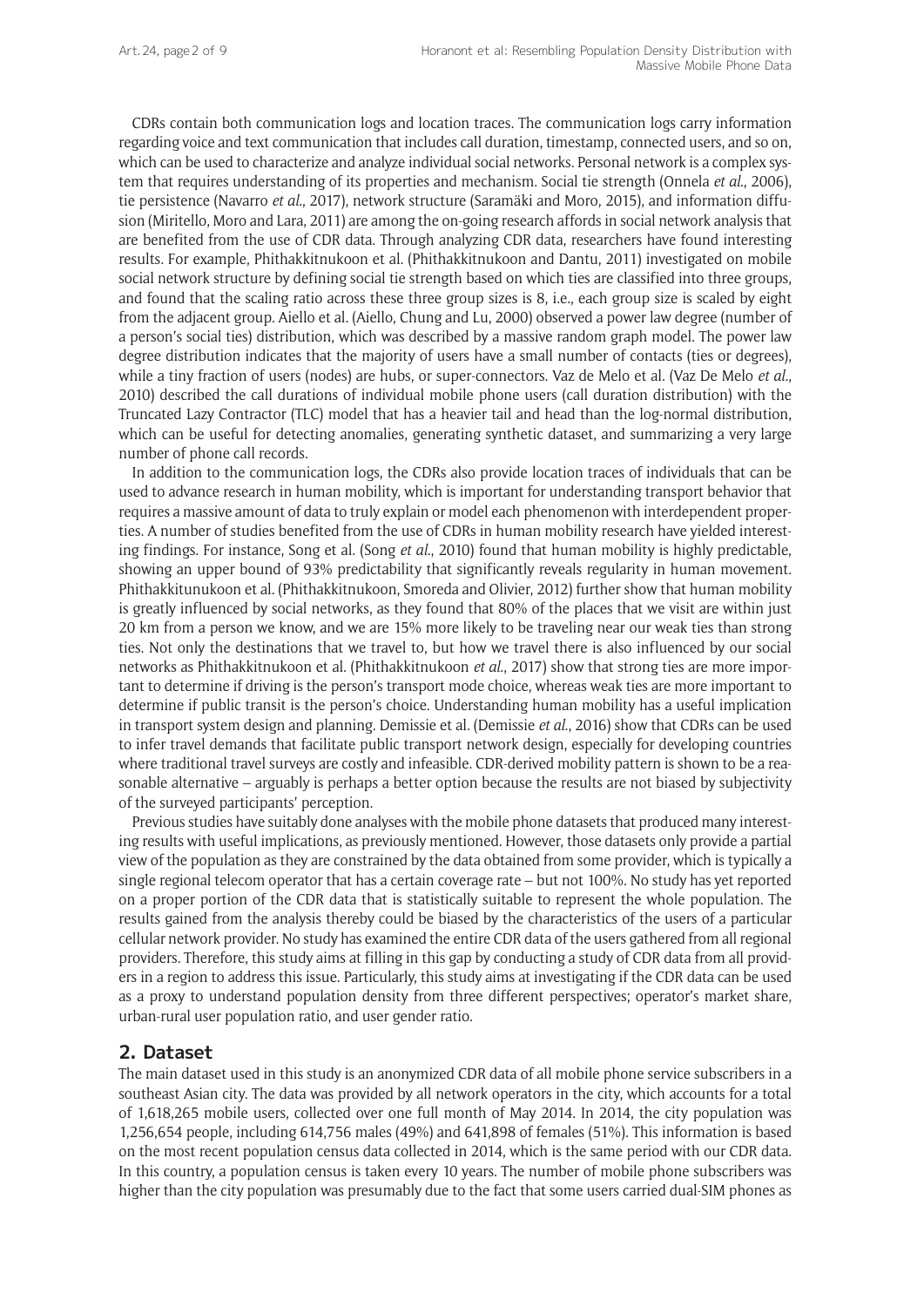well as carried more than one phone (e.g., personal and business numbers). Each CDR contains anonymized user IDs (caller's and callee's), connected cellular tower ID, connected cellular tower geo-location, call duration, and timestamp.

There were five cellular network operators in the city, with a total of 4,630 cellular towers providing the service. Each operator provides their service through a cellular network composed of a different number of antennas (cell towers). The number of subscribers and cellular towers of each operator are listed in **Table 1**.

The city area is about 11,600 km<sup>2</sup>, divided into 18 districts. The spatial coverage of the cellular towers in each district area differs across the operators depending on their target customers, which generally varies with the area population density. **Figure 1** shows the cellular tower density (in square kilometer) per district. The average cell tower density per district is 0.40 towers/km<sup>2</sup>. The population density distribution across all 18 districts is shown in **Figure 2**, in terms of a total population count in each district (**Figure 2a**) and population per area (**Figure 2b**).

The distribution of the usage characteristics of the users of each network operator in terms of connectivity (i.e., frequency of connections), call duration (minutes per call), and mobility (i.e., number of distinct connected cell towers) is shown in **Figure 3**. The corresponding mean and median values are shown in **Table 2**.

# **3. Methodology and Results**

With the CDRs of all subscribers in the city, our goal was to examine the amount and dimension of the data that can resemble the whole population. The population density distribution across all districts was thus used as a measure of representativeness of CDRs to the actual population. The representativeness of the data can vary with the size of the operator's market share, urban-rural population ratio, and gender ratio. These are the dimensions in which our study aims to investigate.

To obtain the population density information from the CDR data, home location of each user must first be inferred, so that the user population of each district can be calculated. Taking the same approach of Phithakkitnukoon et al. (Phithakkitnukoon, Smoreda and Olivier, 2012), the most frequently used cell tower during the nighttime (10PM – 7AM) is identified as the user's home cell tower. Each district population density was then calculated according to the inferred user home locations. **Figure 4** shows the correlation between the CDR-based population density and census information, with the R-squared of 0.89.

|   | Operator Number of cellular towers Number of subscribers |           |
|---|----------------------------------------------------------|-----------|
|   | 1,722                                                    | 1,056,958 |
| 2 | 1,913                                                    | 489,835   |
| 3 | 675                                                      | 68,213    |
|   | 85                                                       | 1,641     |
| 5 | 235                                                      | 1,618     |

**Table 1:** Number of cellular towers and subscribers of each cellular network operator.



**Figure 1:** Cellular towers density per district of all operators.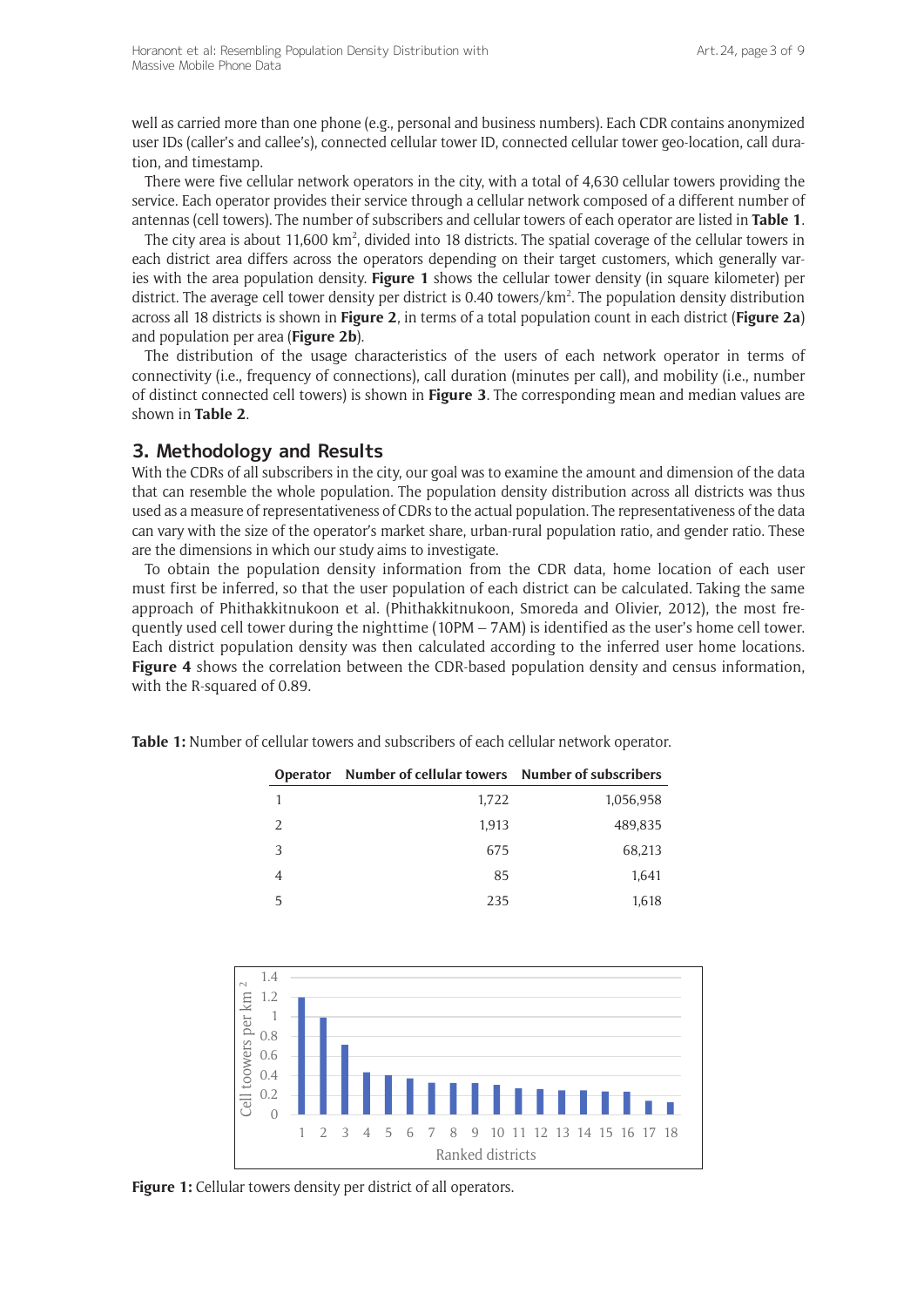

**Figure 2:** Census-based population density distribution; total count in each district (a) and population per km<sup>2</sup>.



#### **3.1. Market share**

Statistically, CDR data from an operator with a larger market share may better represent the population. Yet data from a smaller market share but with a higher user geographical distribution can conceivably represent the population better than the data from a larger market-share operator. For a given market share, we examined how each operator's data resembles the population.

Similar to **Figure 4**, the correlation between the population density values by census and CDR data from each operator with a different market share was examined. **Figure 5** shows the result of the correlation between each of the five operators against the actual population density by census.

Each operator has a different market share and resembles the population density at a different level as measured by correlation value (R-squared). The observed correlation values (rounded to two decimal places) and the corresponding market share (based on the CDR data) of each operator is listed in **Table 3**. The observed market share in the region of study is similar to other telecom operator market shares in the countries within the south east Asian region, for example, Indonesian (44%, 16%, 15%, 6%, 4%, 3%, 2%, 2%), Thailand (44.3%, 27.4%, 26.2%, 1.78%, 0.18%), Myanmar (66.6%, 20.5%, 13.3%), and Vietnam (75.54%, 22.96%, 1.21%, 0.23%, 0.06%).

The representativeness of the data, which is measured by the correlation value increases with the operator's market share percentage, except for the operators 4 and 5 that have the same market share but different correlation values. Interestingly, the gaps between correlation values are small when compared to the gaps between market share percentages. The correlation values are relatively high across the five operators (0.70–0.88), although the market share percentages vary from as low as 0.10% to as high as 65.31%.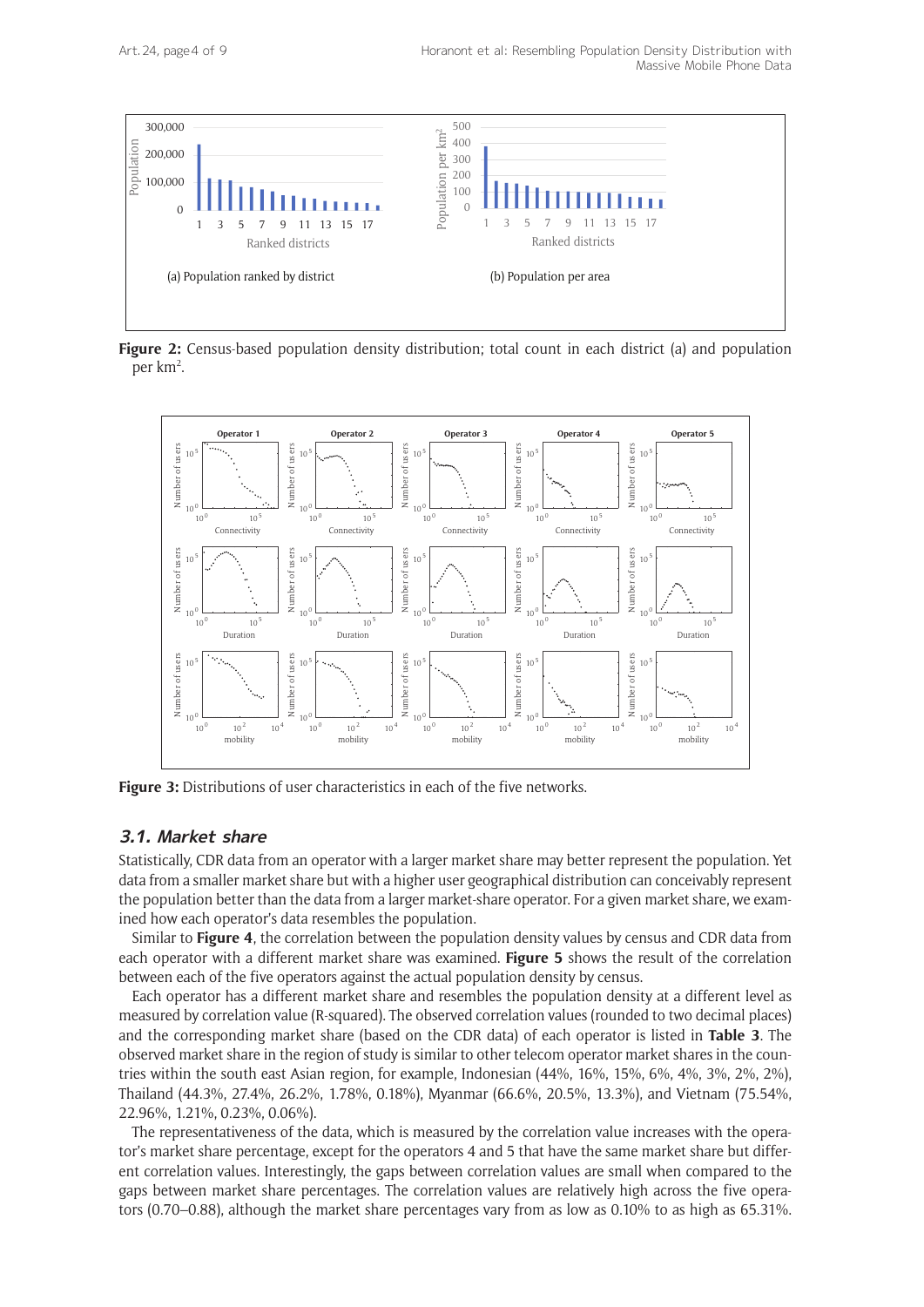

**Figure 4:** Correlation between the population density by census and the population density derived from the CDR data.



**Figure 5:** Correlation between the population density by census and the population density derived from the CDR data from five different operators with different market share.

The operator 3 can provide a reasonably high correlation value of 0.80 with a rather low market share of 4.22%. The operator 2 has about seven times larger market share than the operator 3 but the difference in the correlation values is only an increase of 0.02. This suggests that the representativeness of the data does not scale at the same rate with the market share.

## **3.2. Urban-rural ratio**

Portion of urban and rural users can also play an important role in the representativeness of the data to resemble population density distribution. Geographical distribution of users is important. Some operators may dominate in terms of the number of users in some particular areas, while some other operators may attract the users evenly from all areas. The representativeness of their CDR data can therefore be different.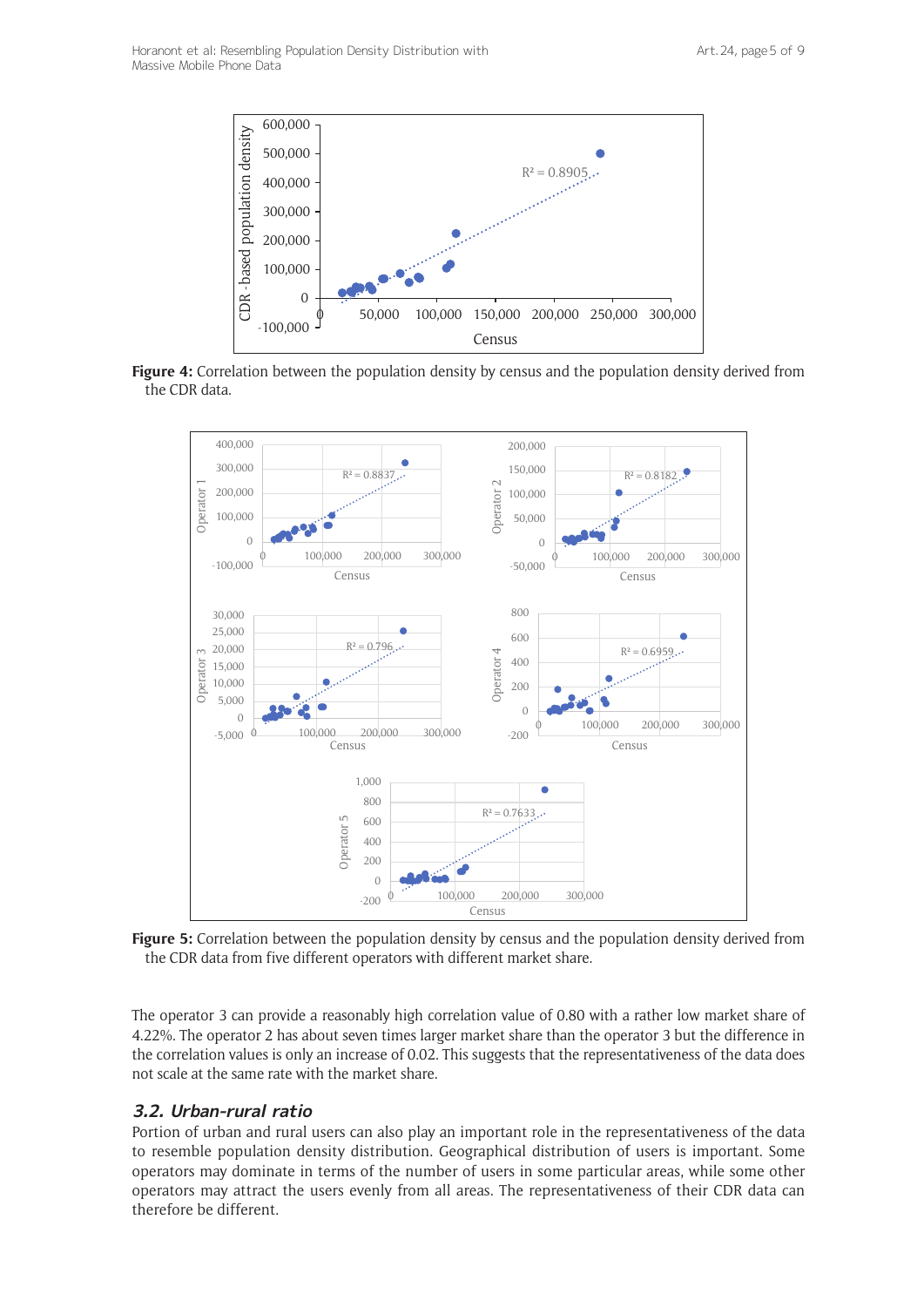| <b>Operator</b> |        | Connectivity |        | <b>Call duration</b> |       | <b>Mobility</b> |  |
|-----------------|--------|--------------|--------|----------------------|-------|-----------------|--|
|                 | Mean   | Median       | Mean   | Median               | Mean  | Median          |  |
|                 | 38.32  | 4.00         | 246.32 | 105.50               | 6.38  | 2.00            |  |
| 2               | 80.58  | 29.00        | 83.49  | 43.56                | 6.88  | 4.00            |  |
| 3               | 44.97  | 9.00         | 155.36 | 84.30                | 4.80  | 2.00            |  |
| 4               | 12.32  | 2.00         | 120.46 | 69.75                | 1.90  | 1.00            |  |
| 5               | 154.86 | 45.00        | 113.05 | 73.33                | 10.03 | 5.00            |  |

**Table 2:** Statistical mean and median values of usage characteristics of the users of each network operator.



**Figure 6:** Correlation values between census and CDR-based population densities for different ratios of urban and rural user population.

As the spatial coverage of the cellular towers in each district area generally varies with the area population density, we thus used cellular tower coverage to characterize urban and rural areas. So, we defined the terms "urban area" based on the cellular tower coverage as an area with at least 0.7 cell towers/km<sup>2</sup> and "rural area" as an area with less than 0.7 cell towers/km<sup>2</sup>. The threshold of 0.7 cell towers/km<sup>2</sup> was based on the result in **Figure 1** (cell tower density per district) from which we know for a fact that the top three districts are urban areas, and therefore the threshold of 0.7 cell towers per  $km<sup>2</sup>$  was chosen to categorize the area. The 18 districts can be divided into 124 sub-districts, which were classified into urban and rural areas according to their district type. This yielded 43 urban and 81 rural sub-districts in total.

Our goal was to examine the representativeness of the data in resembling the population distribution at different ratios of the user population in urban and rural areas. We thus calculated the correlation value (R-squared) between the CDR-based population and the actual population by census for 11 different ratios (percentages of urban and rural population); 0:100, 10:90, 20:80, 30:70, 40:60, 50:50, 60:40, 70:30, 80:20, 90:10, and 0:100. For each ratio, sub-districts were randomly selected from the urban and rural district groups to comprise the ratio, and then the correlation value was calculated. The process was repeated for 10 times for each ratio, so that the result would not be biased towards a single selection. The result is shown in **Figure 6**.

From the result in **Figure 6**, the (average) correlation value appears to rise as the portion of urban population increases. The lowest correlation value is 0.15 for the 0:100 and 10:90 ratios. The highest correlation value is 0.72 (with a low standard deviation of 0.10) at 80:20 ratio. This result suggests that the urban-rural ratio of 80:20 can best represent the population density distribution.

#### **3.3. Gender ratio**

Population is a mixture of genders that have different characteristics. Previous studies (Frias-Martinez, Frias-Martinez and Oliver, 2010; Jahani *et al*., 2017) have shown that male and female mobile phone users statistically have different usage behaviors, such as call initiation, text response time, call duration, number of incoming/outgoing calls, and so on. Gender ratio thus may play an important role in the representativeness of the CDR data.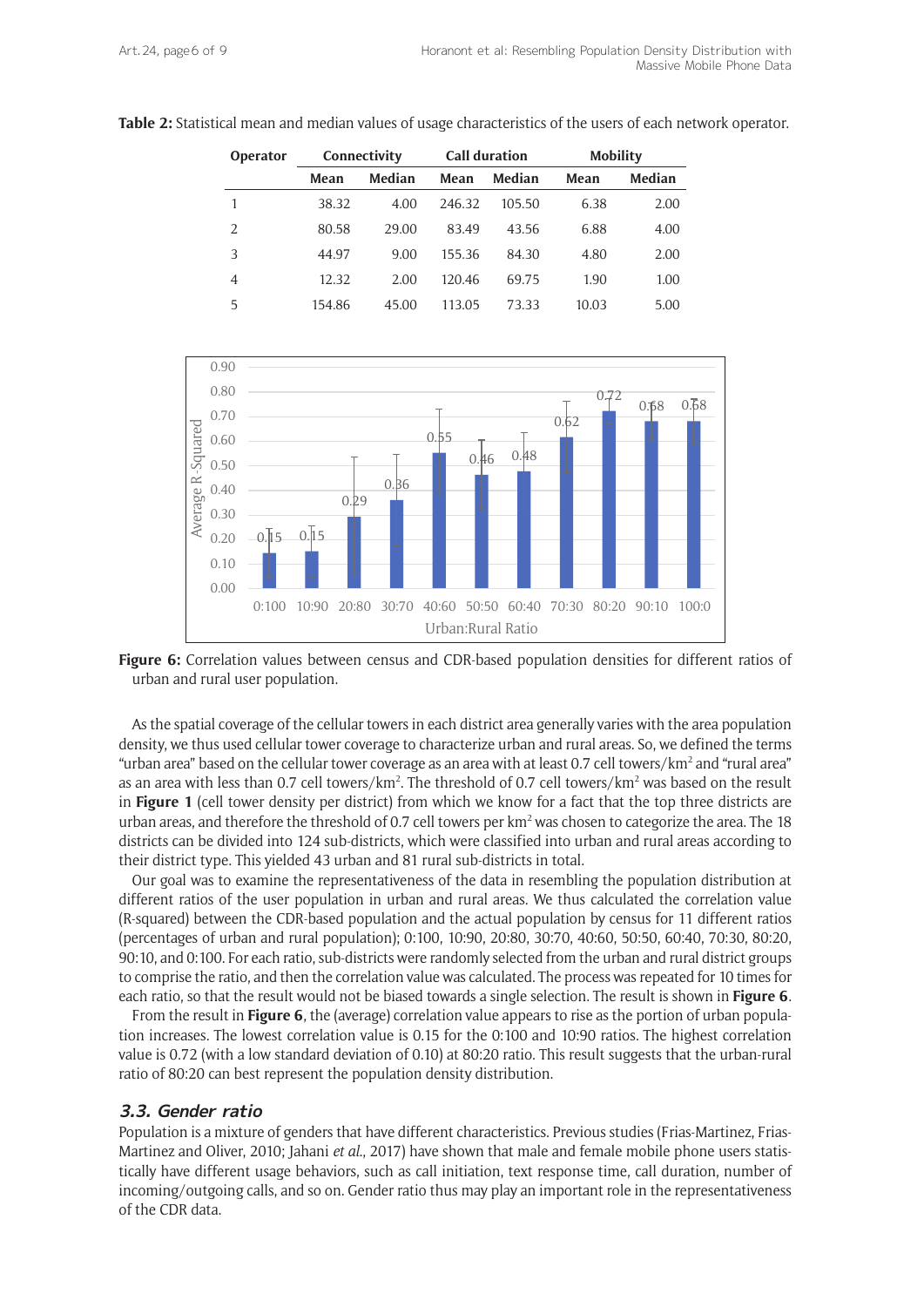|  |  | <b>Table 3:</b> Correlation values (R-squared) against the census population and the market share of each operator. |  |
|--|--|---------------------------------------------------------------------------------------------------------------------|--|
|--|--|---------------------------------------------------------------------------------------------------------------------|--|

|   | Operator Market share (%) R-squared |      |  |
|---|-------------------------------------|------|--|
| 1 | 65.31                               | 0.88 |  |
| 2 | 30.27                               | 0.82 |  |
| 3 | 4.22                                | 0.80 |  |
| 4 | 0.10                                | 0.70 |  |
| 5 | 0.10                                | 0.76 |  |



**Figure 7:** Correlation values between census and CDR-based population densities for different ratios of male and female users.

We first classified each user into male and female groups by using the five criteria from Jahani et al. (Jahani *et al*., 2017), i.e., night time calls, calls at home, call duration, antenna usage, and call initiation. As a result, there were 780,634 males, 673,447 females, and 164,184 unclassified users (mainly due to inadequate amount of data to satisfy all five criteria). Our goal here was to examine the representativeness of the CDR data given a gender ratio in terms of correlation to the census data, therefore, similar to Section 3.2, we examined the correlation of 11 different gender ratios (percentages of males and females); 0:100, 10:90, 20:80, 30:70, 40:60, 50:50, 60:40, 70:30, 80:20, 90:10, and 0:100. Since the numbers of males and females were different, so for each ratio examination, the total amount of random subjects was 600,000. So that, for example, the 0:100 ratio included a randomly selected 600,000 females and no male, and for the 10:90 ratio, there were 60,000 randomly selected males and 540,000 randomly selected females, and so on. For each ratio examination, this random selection was repeated for 10 times to avoid potential bias towards a single selection. The result is shown in **Figure 7** where the average correlation peaks at the 50:50 ratio ( $R^2 = 0.74$ ) and hits the lowest value at 20:80 ratio ( $R^2 = 0.40$ ). The standard deviation value is relatively low across all ratios (the average value was 0.0011). Intuitively, the result suggests that with an equal mixture of male and female users (50:50 ratio), CDR data can best resemble the population density. We would like to note that in the region under study, there is a gender equality i.e., the different behavior, aspirations, and needs of both women and men are considered, valued and favored equally. Their rights, responsibilities, and opportunities do not depend on whether they are male or female. The result observed here somewhat reflects on this fact.

#### **4. Conclusion**

Mobile phone data (CDR) has a great advantage over the traditional human behavioral datasets, such as national travel survey, household survey, and traffic count, that are typically collected through questionnaires and interviews, which are expensive and time-consuming, as well as inaccurate as it may be based on recalling past activities, while CDRs provide longitudinal real-life behavioral data. While CDRs have been used to advance human behavior research in various directions with interesting and useful discoveries, those CDR datasets only provide a partial view of the whole population as the data used was limited to the service coverage of some network operators who were the data provider. This study aims at determining the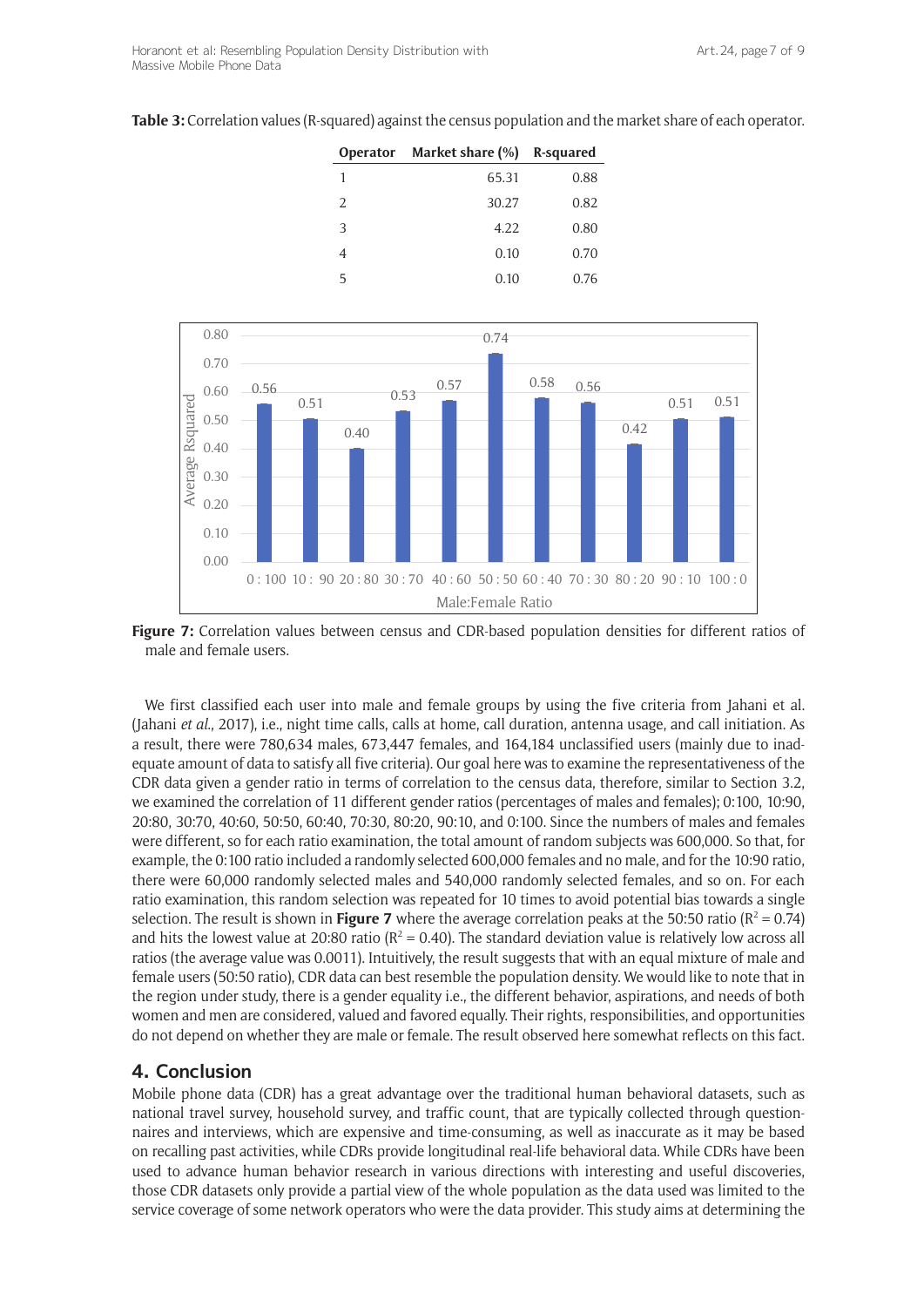extent to which the CDR data obtained from certain network operators can represent the whole population, by examining the representativeness of the data in forms of the correlation coefficient between the CDRderived population density and the census data, from three perspectives; operator's market share, urbanrural user population ratio, and user gender ratio. The study reveals that (i) the representativeness of the CDR data does not scale at the same rate with the market share, (ii) the urban-rural user population ratio of 80:20 can best represent the population density distribution, and (iii) an equal mixture of male and female user population can best resemble the actual population density.

The significance of this study is the analytical results obtained from a complete view of all individual mobile phone users (1,618,265 users) in a study area (11,600 km<sup>2</sup>). This study is the first investigation on the representativeness of the CDR data in terms of market share, urban-rural ratio, and gender ratio, as no previous study has analyzed a complete view of all mobile phone user data. Nonetheless, there are a number of limitations to this study. The first of these is the spatial coverage of our data that only provides a view of one city. Results from multiple area analysis could potentially be more generative, however a large number of users in this study may have compensated and generalized the results reasonably to a significant extent. The second limitation is the possibility of users carrying multiple phones, which could replicate some individual statistics that affect the overall population density, yet these users are of a considerable portion (1,618,265–1,256,654 = 361,611 users) which accounts for 28.78% for which it's worth a future study exploring whether these users can be identified and filtered, appropriately. A feasible approach can be utilizing a similarity pattern search with some behavioral features across all users or only those who share the same home cell tower. Another potential limitation is the extent to which the findings are applicable beyond a study area (southeast Asian city). As a city of a developing country in southeast region, the city shares a significant similarities with many cities around the globe, we thus believe that the findings are likely to be applicable to other regions as well. If the characteristics of the mobile phone users in other regions are significantly different from this study's, our findings can still be considered valuable at least as an observation of the representativeness of the CDR data in 2014 in a southeast Asian city.

This study reflects on the trend of big data analytics that helps further extend our understanding of the representativeness of a massive CDR data that can be used to mirror distinct perspectives of human behavior. We believe that our findings offer new knowledge and important information for CDR usage in research, principally from a data science perspective.

#### **Data Accessibility Statement**

The dataset used in this study was provided to us by the nation telecommunication commission of a southeast Asian country. A sample of data can be made available on request to other researchers for academic, non-commercial purposes by the authors.

#### **Acknowledgements**

The authors gratefully acknowledge the financial support provided by Thamasat University under the TU New Research Scholar, No. 16/2559.

#### **Competing Interests**

The authors have no competing interests to declare.

## **Author Contributions**

SP and TH conceived of and designed the study. SP and TH analyzed the data and results. TP processed the data. SP, TP, and TH wrote the manuscript. All authors have read and approved the final manuscript.

#### **References**

- **Aiello, W, Chung, F** and **Lu, L.** 2000. 'A random graph model for massive graphs'. In: *Proceedings of the thirty-second annual ACM symposium on Theory of computing – STOC'00*. DOI: [https://doi.](https://doi.org/10.1145/335305.335326) [org/10.1145/335305.335326](https://doi.org/10.1145/335305.335326)
- **Blondel, VD,** *et al*. 2012. 'Data for Development: the D4D Challenge on Mobile Phone Data'. *arXiv:1210*.*0137*, 1–10. Available at: <http://arxiv.org/abs/1210.0137>.
- **Blondel, VD, Decuyper, A** and **Krings, G.** 2015. 'A survey of results on mobile phone datasets analysis'. *EPJ Data Science*. DOI:<https://doi.org/10.1140/epjds/s13688-015-0046-0>
- **Demissie, MG,** *et al*. 2016. 'Inferring Passenger Travel Demand to Improve Urban Mobility in Developing Countries Using Cell Phone Data: A Case Study of Senegal'. *IEEE Transactions on Intelligent Transportation Systems*, 17(9). DOI:<https://doi.org/10.1109/TITS.2016.2521830>